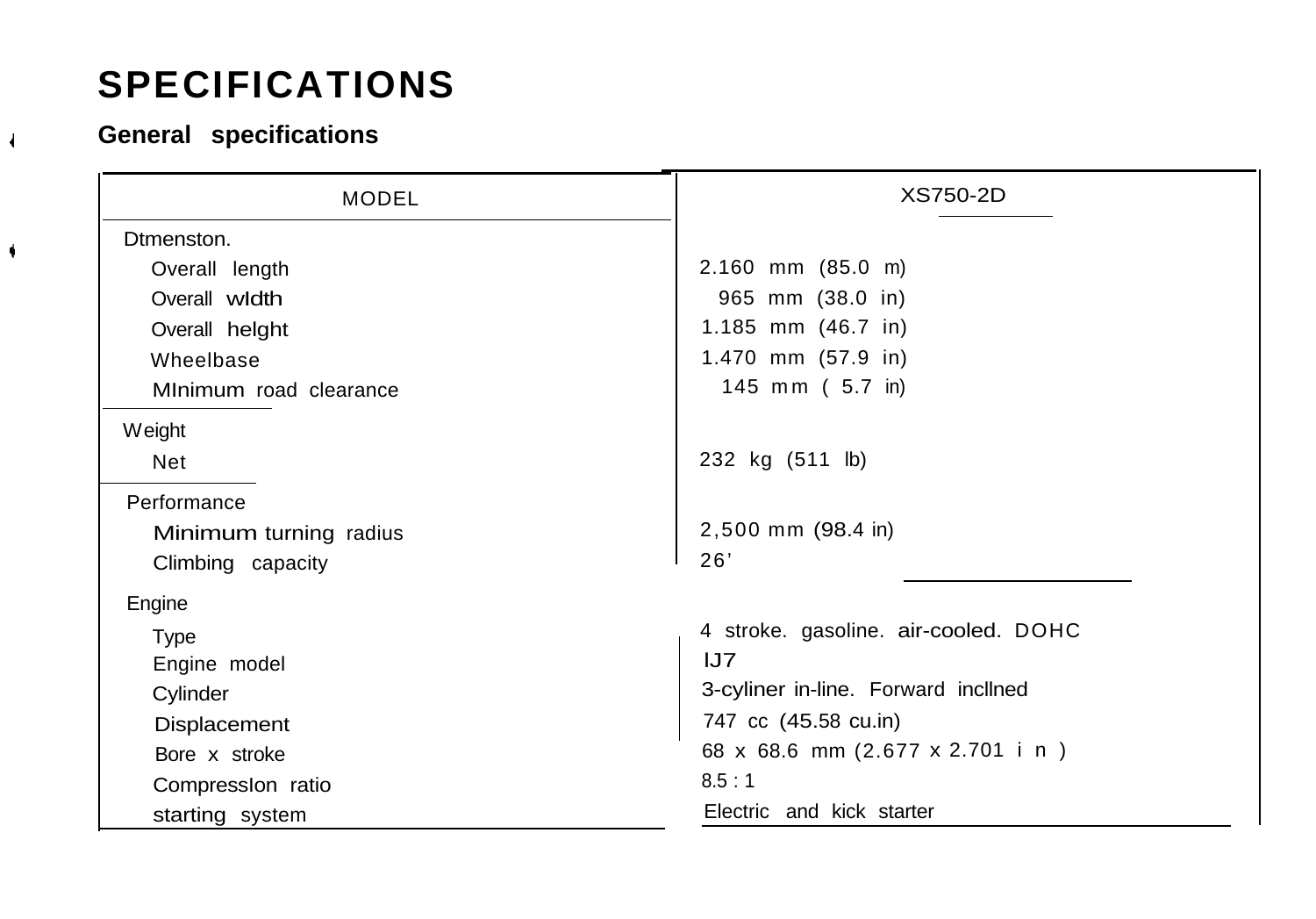| <b>MODEL</b>                            | <b>XS750-2D</b>                          |
|-----------------------------------------|------------------------------------------|
| Ignition system                         | <b>Battery Ignition</b>                  |
| <b>Gasoline tank capacity</b>           | 17 lit (4.5 US.gal)                      |
| <b>Engine/Transmission oil quantity</b> | Total amount: 3.5 lit (3.7 US.qt)        |
|                                         | Periodic oil change: 2.8 lit (3.0 US.qt) |
| <b>Lubricating system</b>               | Wet sump                                 |
| <b>Battery type/capacity</b>            | YB14L/12V, 14AH                          |
| Generator                               | A.C. generator                           |
| Spark plug                              | N-7Y (CHAMPION) or BP-7ES (NGK)          |
| Carburetor                              | BS34 (SU type) x 3                       |
| Air cleaner                             | Dry foam rubber                          |
| Clutch type                             | Wet. multiple-disc                       |
| Transmission.                           |                                          |
| Primary reduction system                | HY-VO chain                              |
| Primary reduction ratio                 | 45/27 (1.666)                            |
| Secondary reduction system              | Shaft drive                              |
| Secondary reduction ratio               | 34/32, 32/1 1. 19/18 (3.262)             |
| Gear box type                           | Constant mesh. 5-speed forward           |
| <b>Operation system</b>                 | Left foot operation                      |
| Gear ratio.<br><b>First</b>             | 32/13 (2.462)                            |
| <b>Second</b>                           | 27/17 (1.588)                            |
| <b>Third</b>                            | 26/20 (1.300)                            |
| <b>Fourth</b>                           | 23/21 (1.0951                            |
| <b>Fifth</b>                            | 22/23 (0.956)                            |